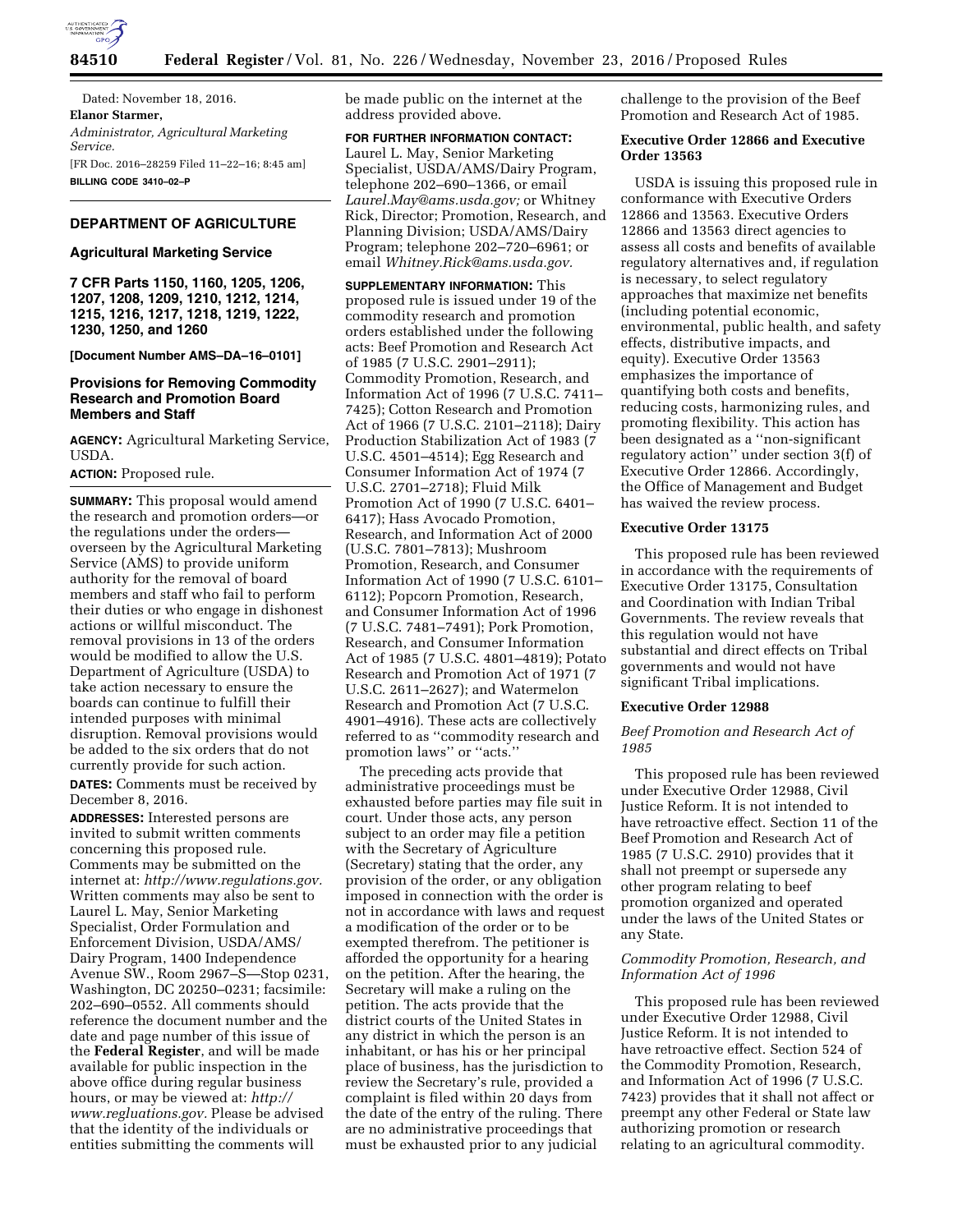# *Cotton Research and Promotion Act of 1966*

This proposed rule has been reviewed under Executive Order 12988, Civil Justice Reform. The proposed rule is not intended to have retroactive effect.

# *Dairy Production Stabilization Act of 1983*

This proposed rule has been reviewed under Executive Order 12988, Civil Justice Reform. The proposed rule is not intended to have retroactive effect. Section 1221 of the Dairy Production Stabilization Act of 1983 provides that nothing in this Act may be construed to preempt or superseded any other program relating to dairy product promotion organized and operated under the laws of the United States or any State.

### *Egg Research and Consumer Information Act of 1974*

This proposed rule has been reviewed under Executive Order 12988, Civil Justice Reform. The proposed rule is not intended to have retroactive effect.

#### *Fluid Milk Promotion Act of 1990*

This proposed rule has been reviewed under Executive Order 12988, Civil Justice Reform. The proposed rule is not intended to have retroactive effect.

# *Hass Avocado Promotion, Research, and Information Act of 2000*

This proposed rule has been reviewed under Executive Order 12988, Civil Justice Reform. It is not intended to have retroactive effect. Section 1212(c) of the Hass Avocado Promotion, Research, and Information Act of 2000 (7 U.S.C. 7811) provides that nothing in this Act may be construed to preempt or supersede any program relating to Hass avocado promotion, research, industry information, and consumer information organized and operated under the laws of the United States or of a State.

### *Mushroom Promotion, Research, and Consumer Information Act of 1990*

This proposed rule has been reviewed under Executive Order 12988, Civil Justice Reform. It is not intended to have retroactive effect. Section 1930 of the Mushroom Promotion, Research, and Information Act of 1990 (7 U.S.C. 6109) provides that nothing in this Act may be construed to preempt or supersede any program relating to mushroom promotion, research, industry information, and consumer information organized and operated under the laws of the United States or of a State.

### *Popcorn Promotion, Research, and Consumer Information Act of 1996*

This proposed rule has been reviewed under Executive Order 12988, Civil Justice Reform. It is not intended to have retroactive effect. Section 580 of the Popcorn Promotion, Research, and Information Act of 1996 (7 U.S.C. 7489) provides that nothing in this Act may be construed to preempt or supersede any program relating to popcorn promotion organized and operated under the laws of the United States or of a State.

### *Potato Research and Promotion Act of 1971*

This proposed rule has been reviewed under Executive Order 12988, Civil Justice Reform. It is not intended to have retroactive effect.

### *Pork Promotion, Research, and Consumer Information Act of 1985*

This proposed rule has been reviewed under Executive Order 12988, Civil Justice Reform. It is not intended to have retroactive effect. Section 1628 of the Pork Promotion, Research, and Consumer Information Act of 1985 (7 U.S.C. 4817) states that the statute is intended to occupy the field of promotion and consumer education involving pork and pork products and of obtaining funds thereof from pork producers. The regulation of such activity (other than a regulation or requirements relating to a matter of public health or the provision of State or local funds for such activity) that is in addition to or different from the Pork Act may not be imposed by a State.

### *Watermelon Research and Promotion Act*

This proposed rule has been reviewed under Executive Order 12988, Civil Justice Reform. It is not intended to have retroactive effect.

## **Proposed Rule**

USDA is proposing amendments to the orders and/or rules and regulations for 19 of the 22 national commodity research and promotion programs overseen by AMS. Each of the programs is administered by a board or council comprised of industry stakeholders, who are appointed by the Secretary to chart the course of the promotion and research activities undertaken by each commodity research and promotion program. The boards and councils hire staffs to carry out the day-to-day business operations of the programs. The proposed amendments would establish uniform provisions across all the programs for removing board and council members and their employees

as necessary to preserve program integrity.

Currently, 16 of AMS's 22 research and promotion programs specify provisions for removing board and council members or their staff employees when they are unwilling or unable to perform their duties properly or when they engage in prohibited or illegal activities or other willful misconduct. Some of the programs require the board or council to first make a recommendation for removal to the Secretary, who then determines whether such action is appropriate. Six of the programs include no removal provisions.

The need to remove board and council members and staff from service is infrequent; but situations do arise that require immediate AMS action to ensure program integrity is maintained and to mitigate damage from illegal or inappropriate behavior. Examples of such situations include, but are not limited to, those occasions when board or council members find that they cannot commit enough time to board or council business and are unable to consistently attend meetings or fulfill program assignments. In such cases, it may be difficult for the board or council to meet quorum requirements or make urgent business decisions. In other situations, board or council members or their employees might violate program policies regarding lobbying and influencing government action or policy or violate anti-discrimination, antiharassment, or anti-trust laws, all of which impede program integrity and the ability to conduct normal business. Board or council members or their employees might mishandle program funds or commit other dishonest acts injurious to all program participants. In each case, the Secretary must have the ability to initiate removal actions, applying consistent criteria and procedures across all programs. Improved AMS oversight would ensure these industry boards and councils can continue to fulfill their appointed purposes.

Currently, three of AMS's research and promotion orders (for soybeans, sorghum, and lamb) contain identical language related to removing board and council members and staff that would be appropriate for use in the other 19 programs. The language authorizes the Secretary to initiate removal action against any person (board or council member or employee) for failure or refusal to perform his or her duties properly or for engaging in acts of dishonesty or willful misconduct. The Secretary is authorized to remove that person if the he or she determines that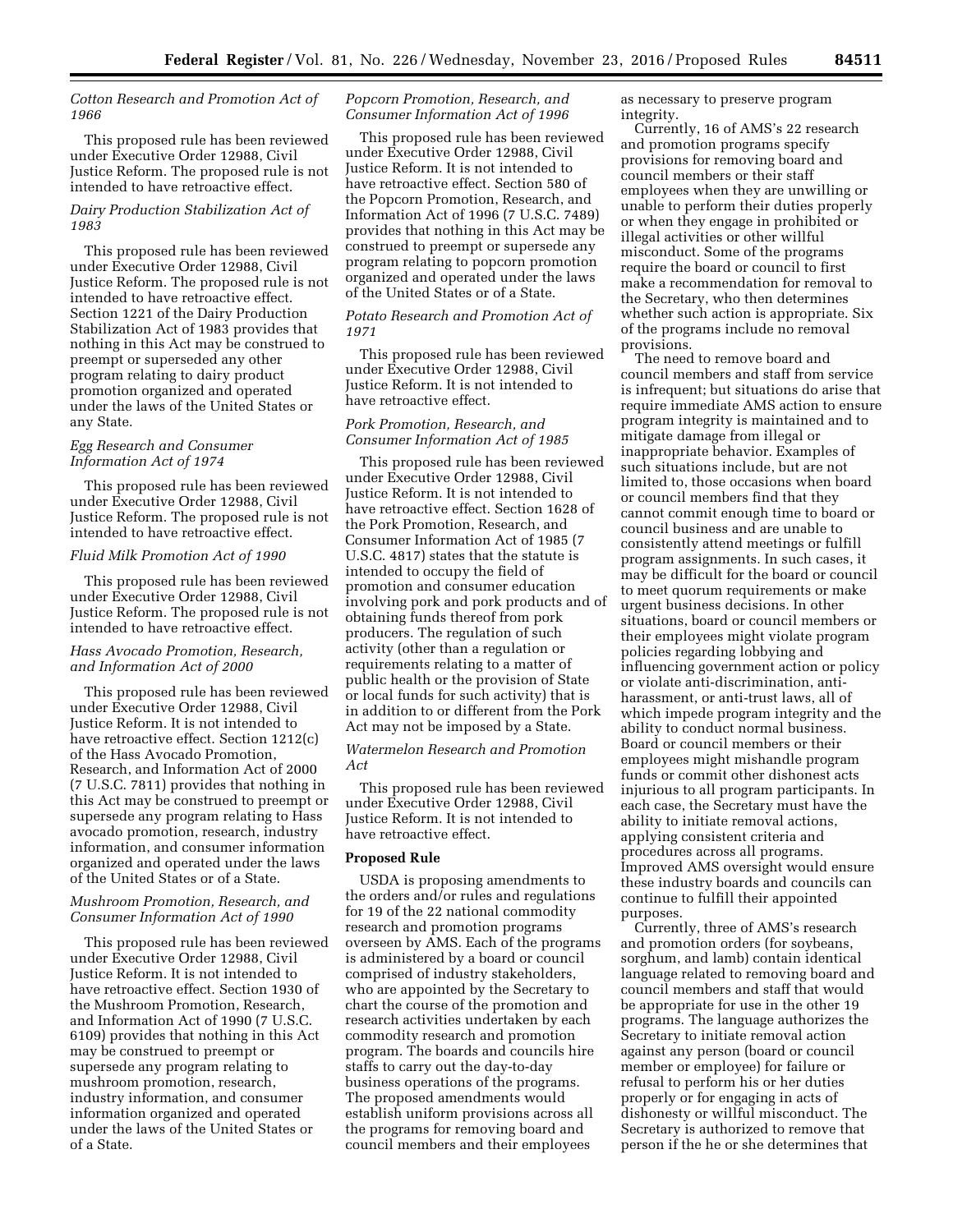person's continued service would be detrimental to the purposes of the act under which the program is established.

This proposed rule would amend 11 of the orders by replacing current

provisions with the language used in the soybean, sorghum, and lamb orders, to provide identical authority for the Secretary to take appropriate removal

action when necessary to preserve program integrity. Specifically, the following sections in each order would be amended:

Additionally, this proposed rule would suspend the current removal authority under two orders. The language proposed for use in all the other orders, as currently provided in the orders for soybeans, sorghum, and lamb, would be added to the rules and regulations under the three orders to provide identical authority for the Secretary to take appropriate removal

action when necessary to preserve program integrity. Specifically, new regulations would be added to replace language suspended in the following sections:

|                                                        | \$1210.324(b)              |
|--------------------------------------------------------|----------------------------|
| Hass Avocado Promotion. Research and Information Order | $\frac{1}{2}$ \$1219.36(b) |
|                                                        |                            |

Finally, this proposed rule would add removal authority to the six orders or the rules and regulations under the orders that do not currently specify such provisions. The language proposed for

use in all the other orders, as currently provided in the orders for soybeans, sorghum, and lamb, would be added to provide identical authority for the Secretary to take appropriate removal

action when necessary to preserve program integrity. Specifically, removal language would be added to each of the following:

This proposed rule is intended to strengthen AMS's oversight of the commodity research and promotion programs to protect the interests of the regulated industries. The proposed removal language to be applied to all of the orders would not preclude the ability of the boards or councils to initiate action to remove members if they become aware of situations requiring such action. Nevertheless, board or council recommendations regarding removals would not be required for AMS to take action, as they currently are under some of the orders. AMS would be able to take immediate action to investigate possible violations of order provisions, policies, and laws without waiting for a formal request to do so from the board or council. AMS would also be able to apply consistent criteria for board or council member removal across all the programs as necessary to ensure program integrity.

# **Initial Regulatory Flexibility Act Analysis**

In accordance with the Regulatory Flexibility Act (RFA) (5 U.S.C. 601– 612), AMS is required to examine the impact of this proposed rule on small entities. The purpose of the RFA is to fit regulatory actions to the scale of businesses subject to such actions in order that small businesses will not be unduly or disproportionately burdened. Accordingly, AMS has considered the economic impact of this action on small entities and has prepared this initial regulatory flexibility analysis.

Small agricultural service firms are defined by the Small Business Administration (SBA) as those having annual receipts of less than \$7,000,000, and small agricultural producers are defined as those having annual receipts of less than \$750,000 (13 CFR 121.201).

Research and promotion programs established under the various commodity research and promotion acts, and the rules and regulations

issued thereunder, are uniquely brought about through group action of essentially small entities acting on their own behalf. The boards and councils that administer the programs are largely comprised of producers, handlers, processors, manufacturers, and importers of the regulated commodities, who are nominated by their industries and selected by the Secretary to recommend, plan, and conduct generic promotion and research projects that will benefit all industry members, regardless of size.

In most cases, board and council members are nominated by their peers in specific regions or states where the commodity is produced to represent those areas. Some programs may provide for board or council representation according to the member's production volume. Every effort is made to ensure that boards and councils are composed of diverse members of all business sizes in order to assure proper representation of all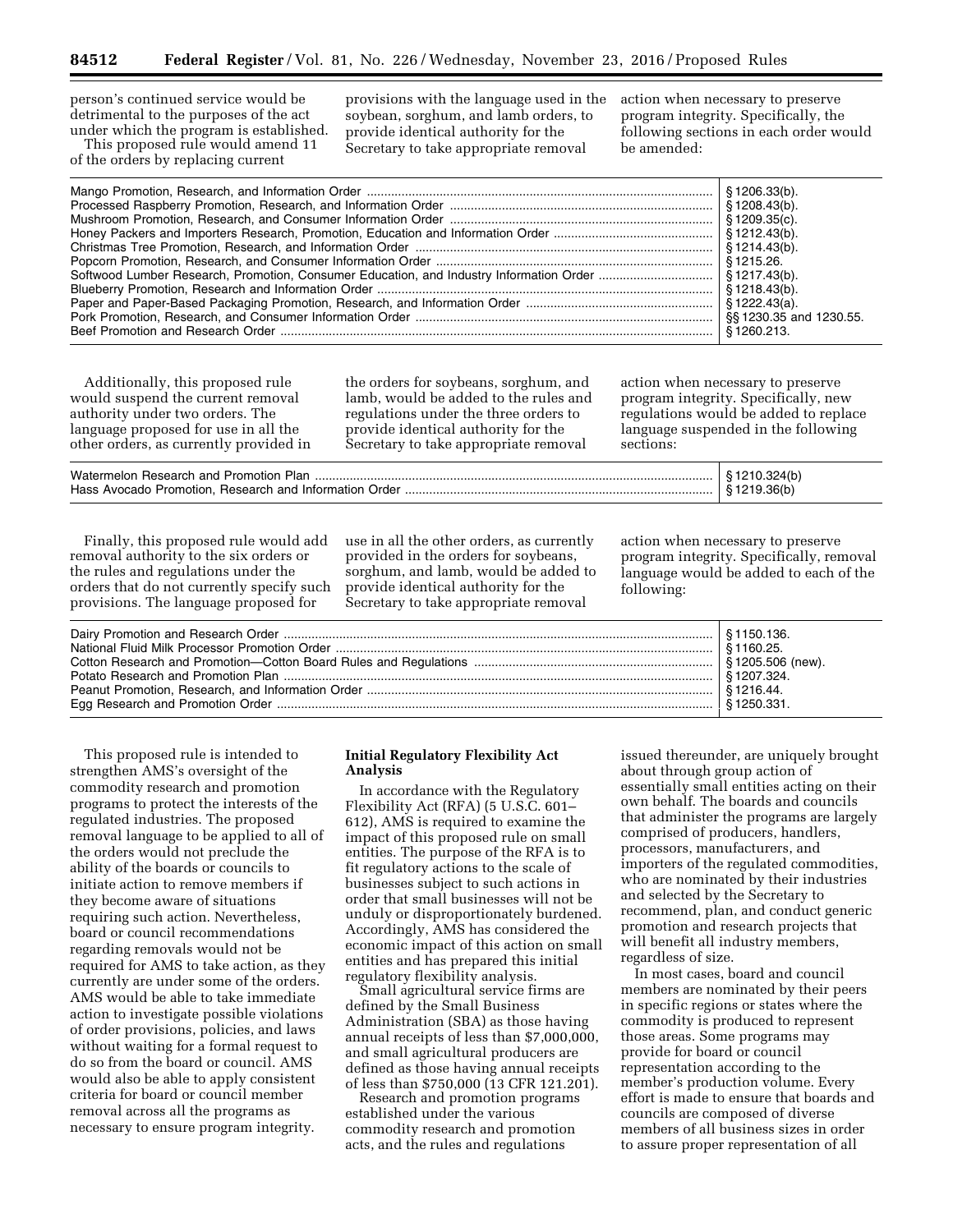segments of the regulated industries. Thus, across the 19 boards and councils that would be affected by this proposed rule, there are any number of large or small entities serving as members at any one time.

This rule is intended to facilitate the removal of individual board and council members, or employees of the boards and councils, who are no longer able to perform their duties or who have engaged in dishonest acts or other willful misconduct. The proposed removal criteria and procedures would pertain to the removal of any board or council member, regardless of the size of the business entity they represent, or any employee of the boards or councils, whose continued service would be detrimental to the programs.

No negative or disproportionate impacts on large or small entities are anticipated in connection with this proposed rule. The positive impacts, which are expected to accrue to all industry members, both large and small, are improved AMS oversight of the commodity research and promotion programs and the improved integrity and effectiveness of those programs, which are designed to benefit all commodity producers, handlers, importers, and consumers, regardless of size.

AMS considered alternatives to this proposed rule, including variations to the removal provision language to be applied to all the orders, or doing nothing at all. After consideration, AMS opted to propose the provision language that would give the boards, councils, and the Secretary the ability to initiate and carry out removal proceedings when necessary. The proposal would also allow AMS to apply uniform oversight across all programs. In this way, AMS would be able to provide more effective oversight of the 22 commodity research and promotion programs.

This proposed rule would not impose any additional reporting or recordkeeping requirements on either small or large entities. In accordance with the Paperwork Reduction Act of 1995 (44 U.S.C. Chapter 35), the information collection requirements of the 19 affected commodity research and promotion programs (7 CFR parts 1150, 1160, 1205, 1206, 1207, 1208, 1209, 1210, 1212, 1214, 1215, 1216, 1217, 1218, 1219, 1222, 1230, 1250, and 1260) have previously been approved by the Office of Management and Budget (OMB) under those orders. All reports and forms used in the AMS research and promotion programs are periodically reviewed to reduce information requirements and

duplication by industry and public sector agencies. In addition, USDA has not identified any relevant Federal rules that duplicate, overlap, or conflict with this rule.

AMS is committed to complying with the E-Government act, to promote the use of the internet and other information technologies to provide increased opportunities for citizen access to Government information and services, and for other purposes.

Interested persons are invited to submit comments on this proposed rule, including the regulatory and informational impacts of this action on small businesses.

While this proposed rule has not received the approval of USDA, it has been determined that it is consistent with and would effectuate the purposes of the Commodity Promotion, Research, and Information Act of 1996, for the programs to which the Act is applicable.

A 15-day comment period for the proposed rule is provided to allow interested persons to submit written comments on the proposed changes to the provisions for removing research and promotion board and council members, or board and council employees, from service. All comments timely received will be considered before a final determination is made on this matter.

### **List of Subjects**

## *7 CFR Part 1150*

Administrative practice and procedure, Dairy products, Reporting and recordkeeping requirements, Research.

### *7 CFR Part 1160*

Administrative practice and procedure, Fluid milk products, Promotion, Reporting and recordkeeping requirements.

### *7 CFR Part 1205*

Administrative practice and procedure, Advertising, Agricultural research, Cotton, Reporting and recordkeeping requirements.

### *7 CFR Part 1206*

Administrative practice and procedure, Advertising, Agricultural research, Mango, Marketing agreements, Reporting and recordkeeping requirements.

#### *7 CFR Part 1207*

Advertising, Agricultural research, Imports, Potatoes, Reporting and recordkeeping requirements.

### *7 CFR Part 1208*

Administrative practice and procedure, Advertising, Consumer information, Marketing agreements, Raspberry promotion, Reporting and recordkeeping requirements.

#### *7 CRF Part 1209*

Administrative practice and procedure, Advertising, Agricultural research, Imports, Mushrooms, Reporting and recordkeeping requirements.

#### *7 CRF Part 1210*

Administrative practice and procedure, Advertising, Agricultural research, Reporting and recordkeeping requirements, Watermelons.

### *7 CFR Part 1212*

Administrative practice and procedure, Advertising, Consumer education, Honey and honey products, Marketing agreements, Promotion, Reporting and recordkeeping requirements.

### *7 CFR Part 1214*

Administrative practice and procedure, Advertising, Christmas trees, promotion, Consumer information, Marketing agreements, Reporting and recordkeeping requirements.

#### *7 CFR Part 1215*

Administrative practice and procedure, Advertising, Agricultural research, Popcorn, Reporting and recordkeeping requirements.

### *7 CFR Part 1216*

Administrative practice and procedure, Advertising, Agricultural research, Peanuts, Reporting and recordkeeping requirements.

### *7 CFR Part 1217*

Administrative practice and procedure, Advertising, Consumer Information, Marketing agreements, Promotion, Reporting and recordkeeping requirements, Softwood lumber.

### *7 CFR Part 1218*

Administrative practice and procedure, Advertising, Agricultural research, Blueberries, Reporting and recordkeeping requirements.

### *7 CFR Part 1219*

Administrative practice and procedure, Advertising, Agricultural research, Hass avocados, Reporting and recordkeeping requirements.

## *7 CFR Part 1222*

Administrative practice and procedure, Advertising, Consumer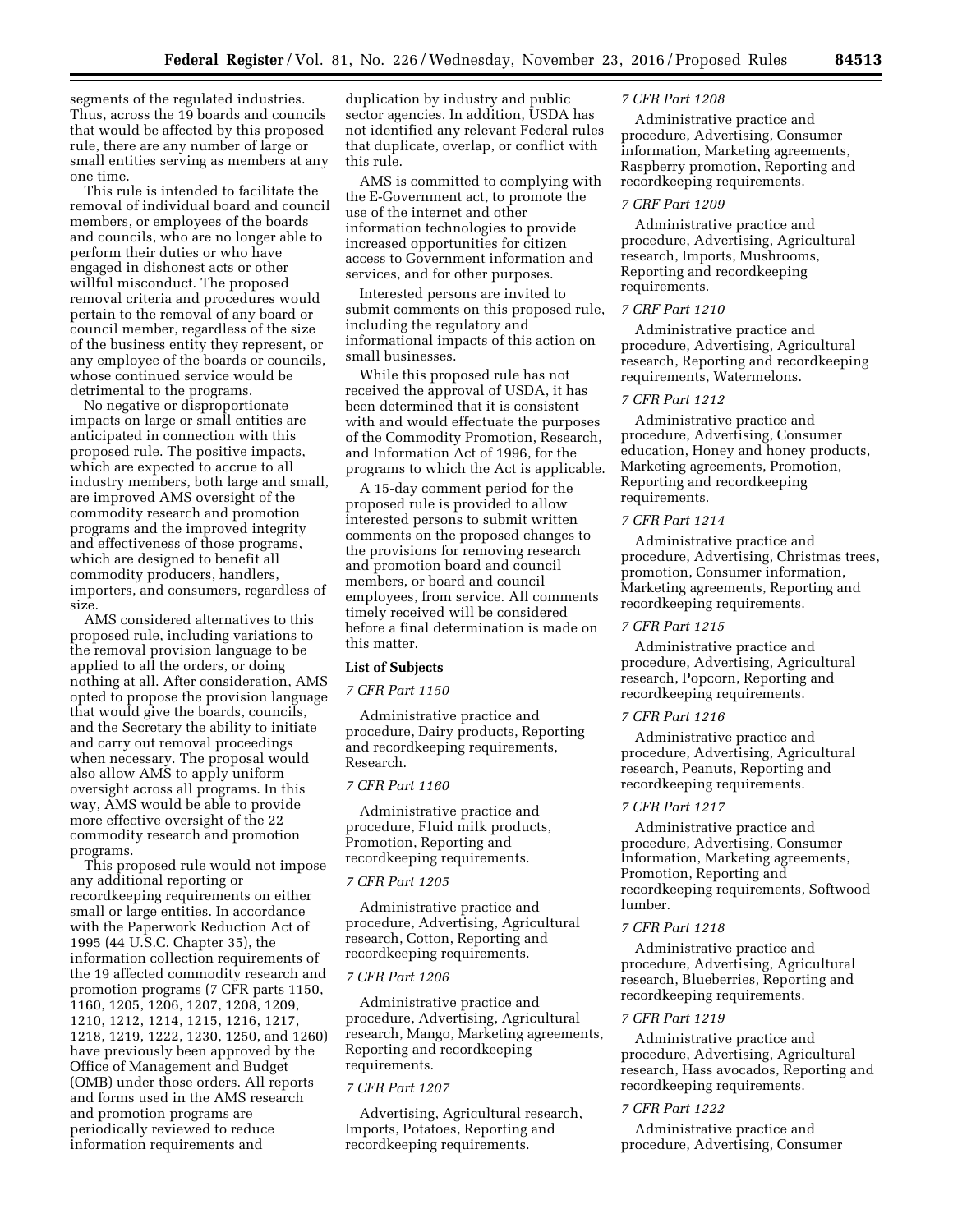information, Marketing agreements, Paper and paper-based packaging promotion, Reporting and recordkeeping requirements.

# *7 CFR Part 1230*

Administrative practice and procedure, Advertising, Agricultural research, Marketing agreements, Pork and pork products, Reporting and recordkeeping requirements.

### *7 CFR Part 1250*

Administrative practice and procedure, Advertising, Agricultural research, Eggs and egg products, Reporting and recordkeeping requirements.

### *7 CFR Part 1260*

Administrative practice and procedure, Advertising, Agricultural research, Imports, Marketing agreements, Meat and meat products, Reporting and recordkeeping requirements.

For the reasons set forth in the preamble, 7 CFR parts 1150, 1160, 1205, 1206, 1207, 1208, 1209, 1210, 1212, 1214, 1215, 1216, 1217, 1218, 1219, 1222, 1230, 1250, and 1260 are proposed to be amended as follows:

## **PART 1150—DAIRY PROMOTION PROGRAM**

■ 1. The authority citation for 7 CFR part 1150 continues to read as follows:

**Authority:** 7 U.S.C. 4501–4514 and 7 U.S.C. 7401.

■ 2. In § 1150.136, redesignate the introductory text as paragraph (a), and add a new paragraph (b) to read as follows:

### **§ 1150.136 Vacancies.**

\* \* \* \* \*

(b) If the Secretary determines that any person appointed under this part fails or refuses to perform his or her duties properly or engages in acts of dishonesty or willful misconduct, the Secretary shall remove the person from office. A person appointed under this part or any employee of the Board may be removed by the Secretary if the Secretary determines that the person's continued service would be detrimental to the purposes of the Act.

# **PART 1160—FLUID MILK PROMOTION PROGRAM**

■ 3. The authority citation for 7 CFR part 1160 continues to read as follows:

**Authority:** 7 U.S.C. 6401–6417 and 7 U.S.C. 7401.

■ 4. In § 1160.205, redesignate the introductory text as paragraph (a), and add a new paragraph (b) to read as follows:

### **§ 1160.205 Vacancies.**

 $\star$   $\star$   $\star$ 

(b) If the Secretary determines that any person appointed under this part fails or refuses to perform his or her duties properly or engages in acts of dishonesty or willful misconduct, the Secretary shall remove the person from office. A person appointed under this part or any employee of the Board may be removed by the Secretary if the Secretary determines that the person's continued service would be detrimental to the purposes of the Act.

# **PART 1205—COTTON RESEARCH AND PROMOTION**

■ 5. The authority citation for 7 CFR part 1205 continues to read as follows:

**Authority:** 7 U.S.C. 2101–2118.

■ 6. Add § 1205.506 under the undesignated center heading ''General'' in the Subpart—Cotton Board Rules and Regulations to read as follows:

### **§ 1205.506 Removal.**

If the Secretary determines that any person appointed under this part fails or refuses to perform his or her duties properly or engages in acts of dishonesty or willful misconduct, the Secretary shall remove the person from office. A person appointed under this part or any employee of the Board may be removed by the Secretary if the Secretary determines that the person's continued service would be detrimental to the purposes of the Act.

# **PART 1206—MANGO PROMOTION, RESEARCH, AND INFORMATION**

■ 7. The authority citation for 7 CFR part 1206 continues to read as follows:

**Authority:** 7 U.S.C. 7411–7425 and 7 U.S.C. 7401.

■ 8. In § 1206.33, revise paragraph (b) to read as follows:

### **§ 1206.33 Vacancies.**

\* \* \* \* \*

(b) If the Secretary determines that any person appointed under this part fails or refuses to perform his or her duties properly or engages in acts of dishonesty or willful misconduct, the Secretary shall remove the person from office. A person appointed under this part or any employee of the Board may be removed by the Secretary if the Secretary determines that the person's continued service would be detrimental to the purposes of the Act.

\* \* \* \* \*

# **PART 1207—POTATO RESEARCH AND PROMOTION PLAN**

■ 9. The authority citation for 7 CFR part 1207 continues to read as follows:

**Authority:** 7 U.S.C. 2611–2627 and 7 U.S.C. 7401.

■ 10. In § 1207.324, redesignate the introductory text as paragraph (a), and add a new paragraph (b) to read as follows:

### **§ 1207.324 Vacancies.**  \* \* \* \* \*

(b) If the Secretary determines that any person appointed under this part fails or refuses to perform his or her duties properly or engages in acts of dishonesty or willful misconduct, the Secretary shall remove the person from office. A person appointed under this part or any employee of the Board may be removed by the Secretary if the Secretary determines that the person's continued service would be detrimental to the purposes of the Act.

# **PART 1208—PROCESSED RASPBERRY PROMOTION, RESEARCH, AND INFORMATION ORDER**

■ 11. The authority citation for 7 CFR part 1208 continues to read as follows:

**Authority:** 7 U.S.C. 7411–7425; 7 U.S.C. 7404.

 $\blacksquare$  12. In § 1208.43, revise paragraph (b) to read as follows:

### **§ 1208.43 Vacancies.**  \* \* \* \* \*

(b) If the Secretary determines that any person appointed under this part fails or refuses to perform his or her duties properly or engages in acts of dishonesty or willful misconduct, the Secretary shall remove the person from office. A person appointed under this part or any employee of the Council may be removed by the Secretary if the Secretary determines that the person's continued service would be detrimental to the purposes of the Act.

\* \* \* \* \*

# **PART 1209—MUSHROOM PROMOTION, RESEARCH, AND CONSUMER INFORMATION ORDER**

■ 13. The authority citation for 7 CFR part 1209 continues to read as follows:

**Authority:** 7 U.S.C. 6101–6112 and 7 U.S.C. 7401.

■ 14. In § 1209.35, revise paragraph (c) to read as follows:

**§ 1209.35 Vacancies.** 

\* \* \* \* \*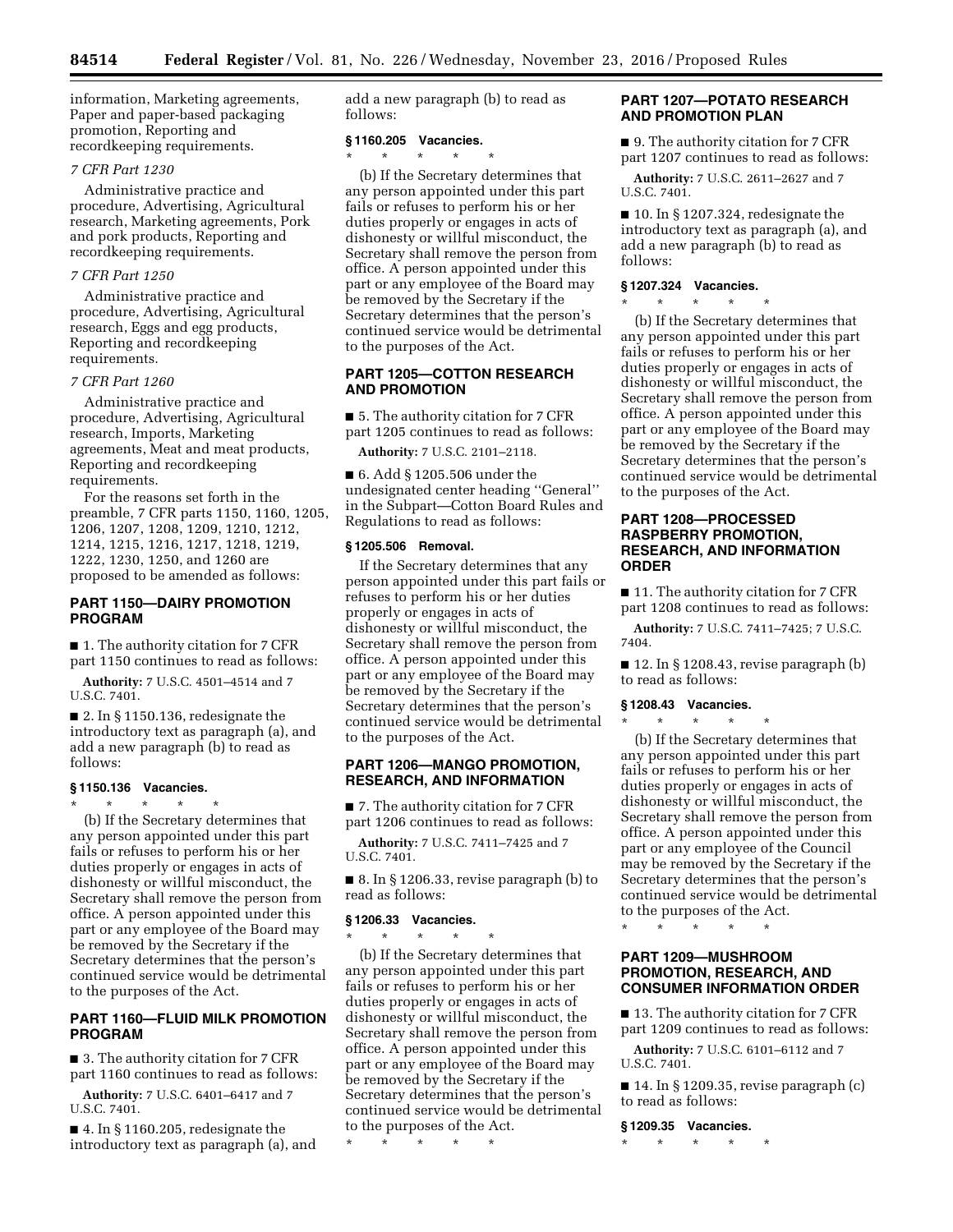(c) If the Secretary determines that any person appointed under this part fails or refuses to perform his or her duties properly or engages in acts of dishonesty or willful misconduct, the Secretary shall remove the person from office. A person appointed under this part or any employee of the Council may be removed by the Secretary if the Secretary determines that the person's continued service would be detrimental to the purposes of the Act.

# **PART 1210—WATERMELON RESEARCH AND PROMOTION PLAN**

■ 15. The authority citation for 7 CFR part 1210 continues to read as follows:

**Authority:** 7 U.S.C. 4901–4916 and 7 U.S.C. 7401.

■ 16. In § 1210.324, suspend paragraph (b) indefinitely.

■ 17. Add § 1210.503 under the undesignated center heading ''General'' in Subpart C—Rules and Regulations to read as follows:

### **§ 1210.503 Removal.**

If the Secretary determines that any person appointed under this part fails or refuses to perform his or her duties properly or engages in acts of dishonesty or willful misconduct, the Secretary shall remove the person from office. A person appointed under this part or any employee of the Board may be removed by the Secretary if the Secretary determines that the person's continued service would be detrimental to the purposes of the Act.

## **PART 1212—HONEY PACKERS AND IMPORTER RESEARCH, PROMOTION, CONSUMER EDUCATION AND INDUSTRY INFORMATION ORDER**

■ 18. The authority citation for 7 CFR part 1212 continues to read as follows:

**Authority:** 7 U.S.C. 7411–7425; 7 U.S.C. 7401.

■ 19. In § 1212.43, revise paragraph (b) to read as follows:

### **§ 1212.43 Removal and Vacancies.**

\* \* \* \* \* (b) If the Secretary determines that any person appointed under this part fails or refuses to perform his or her duties properly or engages in acts of dishonesty or willful misconduct, the Secretary shall remove the person from office. A person appointed under this part or any employee of the Board may be removed by the Secretary if the Secretary determines that the person's continued service would be detrimental to the purposes of the Act.

\* \* \* \* \*

### **PART 1214—CHRISTMAS TREE PROMOTION, RESEARCH, AND INFORMATION ORDER**

■ 20. The authority citation for 7 CFR part 1214 continues to read as follows:

**Authority:** 7 U.S.C. 7411—7425; 7 U.S.C. 7401.

■ 21. In § 1214.43, revise paragraph (b) to read as follows:

### **§ 1214.43 Vacancies.**

\* \* \* \* \*

(b) If the Secretary determines that any person appointed under this part fails or refuses to perform his or her duties properly or engages in acts of dishonesty or willful misconduct, the Secretary shall remove the person from office. A person appointed under this part or any employee of the Board may be removed by the Secretary if the Secretary determines that the person's continued service would be detrimental to the purposes of the Act.

# **PART 1215—POPCORN PROMOTION, RESEARCH, AND CONSUMER INFORMATION**

■ 22. The authority citation for 7 CFR part 1215 continues to read as follows:

**Authority:** 7 U.S.C. 7481–7491 and 7 U.S.C. 7401.

■ 23. Revise § 1215.26 to read as follows:

# **§ 1215.26 Removal.**

If the Secretary determines that any person appointed under this part fails or refuses to perform his or her duties properly or engages in acts of dishonesty or willful misconduct, the Secretary shall remove the person from office. A person appointed under this part or any employee of the Board may be removed by the Secretary if the Secretary determines that the person's continued service would be detrimental to the purposes of the Act.

# **PART 1216—PEANUT PROMOTION, RESEARCH, AND INFORMATION ORDER**

■ 24. The authority citation for 7 CFR part 1216 continues to read as follows:

**Authority:** 7 U.S.C. 7411–7425 and 7 U.S.C. 7401.

■ 25. In § 1216.44, redesignate the introductory text as paragraph (a), and add paragraph (b) to read as follows:

### **§ 1216.44 Vacancies.**   $\star$   $\star$   $\star$

(b) If the Secretary determines that any person appointed under this part fails or refuses to perform his or her duties properly or engages in acts of

dishonesty or willful misconduct, the Secretary shall remove the person from office. A person appointed under this part or any employee of the Board may be removed by the Secretary if the Secretary determines that the person's continued service would be detrimental to the purposes of the Act.

# **PART 1217—SOFTWOOD LUMBER RESEARCH, PROMOTION, CONSUMER EDUCATION, AND INDUSTRY INFORMATION ORDER**

■ 26. The authority citation for 7 CFR part 1217 continues to read as follows:

**Authority:** 7 U.S.C. 7411–7425; 7 U.S.C. 7401.

■ 27. In § 1217.43, revise paragraph (b) to read as follows:

#### **§ 1217.43 Removal and Vacancies.**

\* \* \* \* \* (b) If the Secretary determines that any person appointed under this part fails or refuses to perform his or her duties properly or engages in acts of dishonesty or willful misconduct, the Secretary shall remove the person from office. A person appointed under this part or any employee of the Board may be removed by the Secretary if the Secretary determines that the person's continued service would be detrimental to the purposes of the Act.

\* \* \* \* \*

# **PART 1218—BLUEBERRY PROMOTION, RESEARCH, AND INFORMATION ORDER**

■ 28. The authority citation for 7 CFR part 1218 continues to read as follows:

**Authority:** 7 U.S.C. 7411–7425 and 7 U.S.C. 7401.

■ 28. In § 1218.43, revise paragraph (b) to read as follows:

### **§ 1218.43 Vacancies.**

\* \* \* \* \* (b) If the Secretary determines that any person appointed under this part fails or refuses to perform his or her duties properly or engages in acts of dishonesty or willful misconduct, the Secretary shall remove the person from office. A person appointed under this part or any employee of the Council may be removed by the Secretary if the Secretary determines that the person's continued service would be detrimental to the purposes of the Act.

\* \* \* \* \*

# **PART 1219—HASS AVOCADO PROMOTION, RESEARCH, AND INFORMATION**

■ 29. The authority citation for 7 CFR part 1219 continues to read as follows: